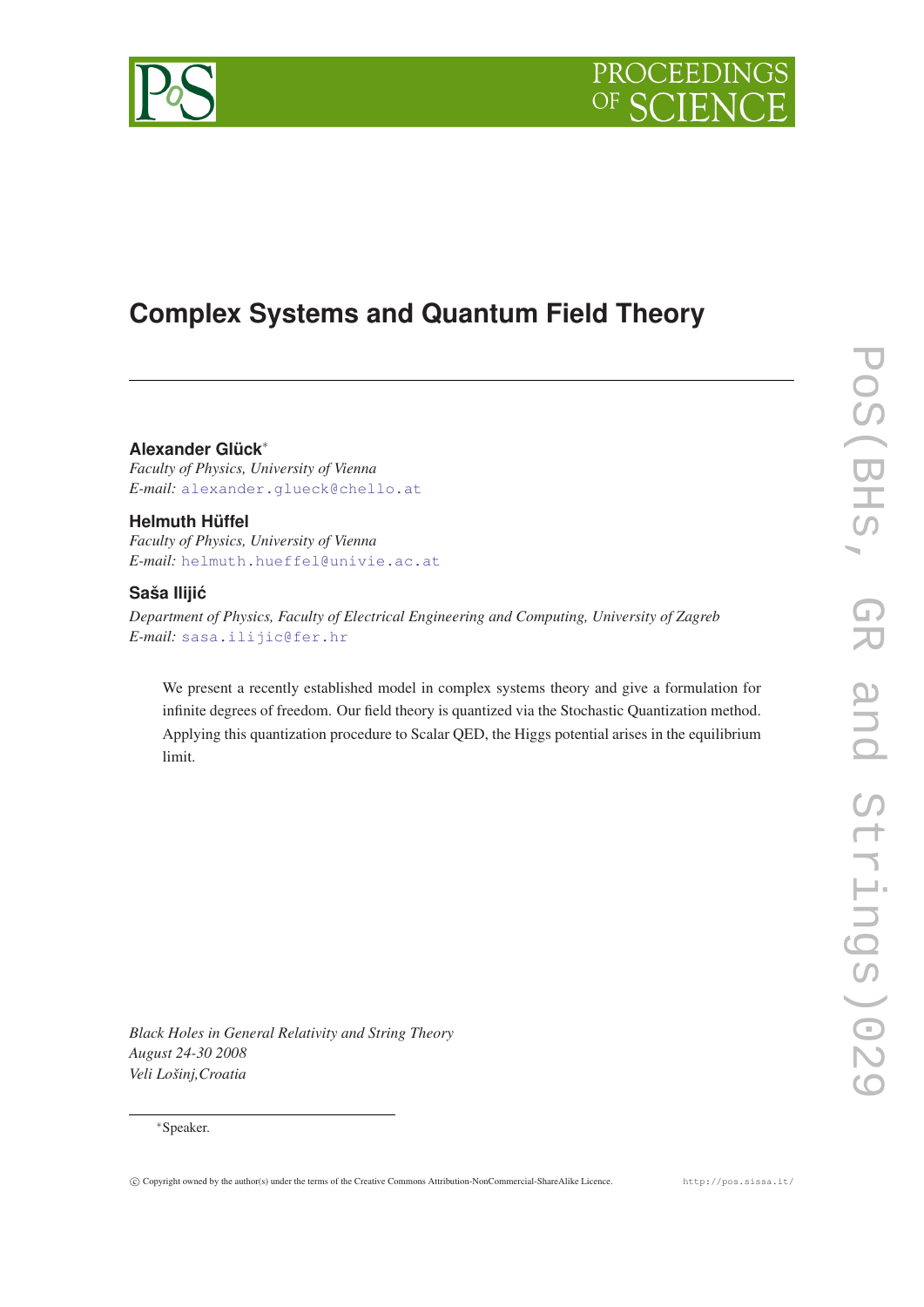## <span id="page-1-0"></span>1. Brownian Motion and Quantum Field Theory

Path integral quantization of field theories is analogous to the calculation of stochastic averages. Consider Brownian motion of a particle with coordinates  $q<sup>i</sup>$  in a given potential U, described via the Langevin equation [\[1](#page-4-0)]

$$
\frac{dq^{i}(t)}{dt} = -\delta^{ij}\frac{\partial U(q)}{\partial q^{j}} + \eta^{i}(t),
$$
\n(1.1)

where  $\eta$  is a completey irregular function ("noise"), thus satisfying the correlations

$$
\langle \eta^i(t) \rangle = 0 \quad , \quad \langle \eta^i(t) \eta^j(\bar{t}) \rangle = 2 \delta^{ij} \delta(t - \bar{t}). \tag{1.2}
$$

Expectation values of a function of the coordinates can be calculated as follows:

$$
\langle f(q) \rangle \sim \int d^n q \, \rho(q, t) \, f(q). \tag{1.3}
$$

The density  $\rho$  is given by the Fokker Planck equation

$$
\frac{\partial \rho(q,t)}{\partial t} = \frac{\partial}{\partial q^i} \delta^{ij} \left( \frac{\partial U(q)}{\partial q^j} + \frac{\partial}{\partial q^j} \right) \rho(q,t), \tag{1.4}
$$

which has a simple solution for  $\rho = 0$ , the equilibrium distribution

$$
\rho_{equ}(q) \sim e^{-U(q)}.\tag{1.5}
$$

Equilibrium expectation values of a function  $f(q)$  are therefore calculated to be

$$
\langle f(q) \rangle_{equ} \sim \int d^n q \, e^{-U(q)} \, f(q). \tag{1.6}
$$

Now the crucial point is to compare the structure of this formula with the Green functions in Quantum Field Theory, which are expectation values of fields calculated in a similar way:

$$
G(x_1,\ldots,x_n) \sim \int \mathscr{D}\phi \; e^{-S[\phi]} \; \phi(x_1)\ldots\phi(x_n). \tag{1.7}
$$

#### 2. Stochastic Quantization

Green functions can thus be interpretated as equilibrium expectation values of a Brownian motion process, where the equilibrum distribution density is just the usual path integral density  $e^{-S[\phi]}$ . Indeed, a Langevin equation for a field  $\phi = \{\phi^i\}$  can be formulated, such that its equilibrium limit gives the Green functions written above. It reads [\[2](#page-4-0)], [\[3\]](#page-4-0), [\[4\]](#page-4-0)

$$
\frac{\partial \phi(x,s)}{\partial s} = -\frac{\delta S}{\delta \phi}(x,s) + \eta(x,s)
$$
\n(2.1)

in analogy to equation (1.1). *s* is the evolution parameter of the stochastic process, usually called "stochastic time". The noise field satisfies the relations

$$
\langle \eta(x,s) \rangle = 0 \quad , \quad \langle \eta(x,s) \eta(\bar{x},\bar{s}) \rangle = 2\delta^4(x-\bar{x})\delta(s-\bar{s}). \tag{2.2}
$$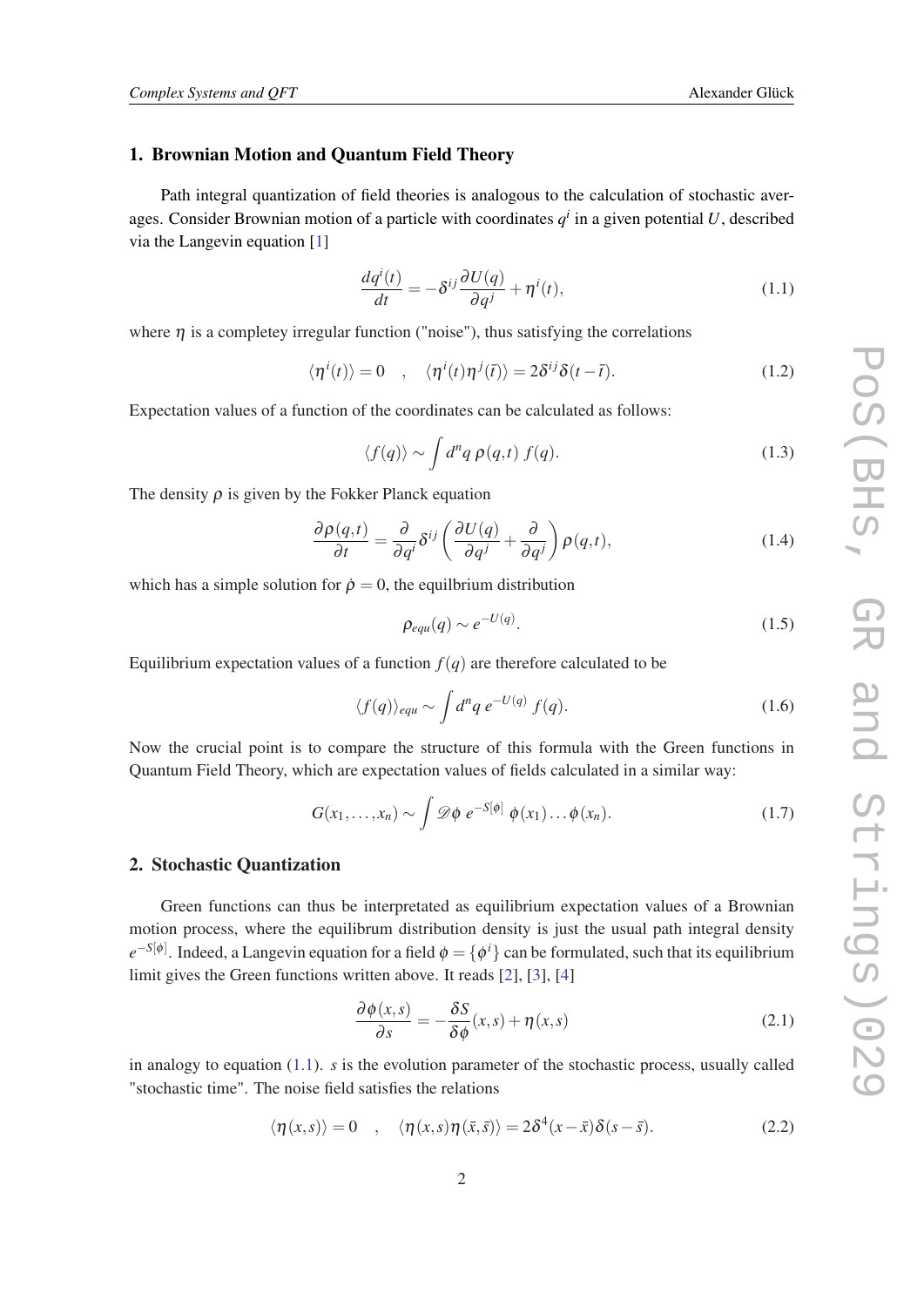<span id="page-2-0"></span>The Fokker Planck equation now reads

$$
\frac{\partial \rho[\phi,s]}{\partial s} = \int d^4x \, \frac{\delta}{\delta \phi} \left( \frac{\delta S[\phi]}{\delta \phi} + \frac{\delta}{\delta \phi} \right) \rho[\phi,s],\tag{2.3}
$$

whose equilibrium solution can be read of easily:

$$
\rho_{equ}[\phi] \sim e^{-S[\phi]}.\tag{2.4}
$$

Expectation values of a functional  $\mathcal{F}[\phi]$  are therefore calculated in the following way:

$$
\langle \mathscr{F}[\phi] \rangle_{equ} \sim \int \mathscr{D}\phi \ e^{-S[\phi]} \mathscr{F}[\phi]. \tag{2.5}
$$

Hence the Green functions of Quantum Field Theory are equilibrium averages for a field undergoing Brownian Motion as described by the field equation  $(2.1)$  $(2.1)$ :

$$
G(x_1,\ldots,x_n)\sim \int \mathscr{D}\phi \; e^{-S[\phi]} \; \phi(x_1)\ldots\phi(x_n). \tag{2.6}
$$

#### 3. Active Brownian Motion and Active Stochastic Quantization

Equation [\(2.1\)](#page-1-0) describes Brownian motion of a field  $\phi$  in the potential *S*[ $\phi$ ]. When the process equilibrates, this leads to a QFT with path integral density  $e^{-S[\phi]}$ . The action is typically  $\sim \phi^2$ , therefore defining *linear* dynamics of the field. One can ask the following question: What kind of QFT (i.e. what path integral density) will be the equilibrium of a certain *nonlinear* Brownian motion? A recently established, heavily studied model of nonlinear Brownian motion is "active" Brownian motion [[5](#page-4-0)], [[6](#page-4-0)], whose generalization for infinite degrees of freedom we studied in [\[7\]](#page-4-0). The Langevin equation for fields now reads:

$$
\frac{\partial \phi^i(x,s)}{\partial s} = -\delta^{ij} \frac{\delta S}{\delta \phi^j}(x,s) + e^{\delta^{ij} \frac{\partial V}{\partial \phi^j}(x,s)} + \eta^i(x,s),\tag{3.1}
$$

where  $e$  is an additional degree of freedom, called the "internal" energy, satisfying the equation

$$
\frac{\partial e}{\partial s} = c_1 - c_2 e - c_3 eV(\phi). \tag{3.2}
$$

 $c_i$  are parameters assumed to be positive. For a specific choice of these parameters, the internal energy, after some time, equilibrates to a fixed value:  $\frac{\partial e}{\partial s} = 0$  (as can be seen by a stability analysis of fixpoints or a direct computer simulation, see [\[8\]](#page-4-0)), so that it becomes a pure function of the fields:

$$
e = e(\phi) = \frac{c_1}{c_2 + c_3 V(\phi)}.
$$
\n(3.3)

Plugging this expression into the field equation (3.1) yields the standard form

$$
\frac{\partial \phi(x,s)}{\partial s} = -\frac{\delta \tilde{S}}{\delta \phi}(x,s) + \eta(x,s)
$$
\n(3.4)

with the effective action

$$
\tilde{S}[\phi] \equiv \int d^4x \left\{ \mathcal{L}(\phi, \partial \phi) - \frac{c_1}{c_3} \ln \left( c_2 + c_3 V(\phi) \right) \right\}.
$$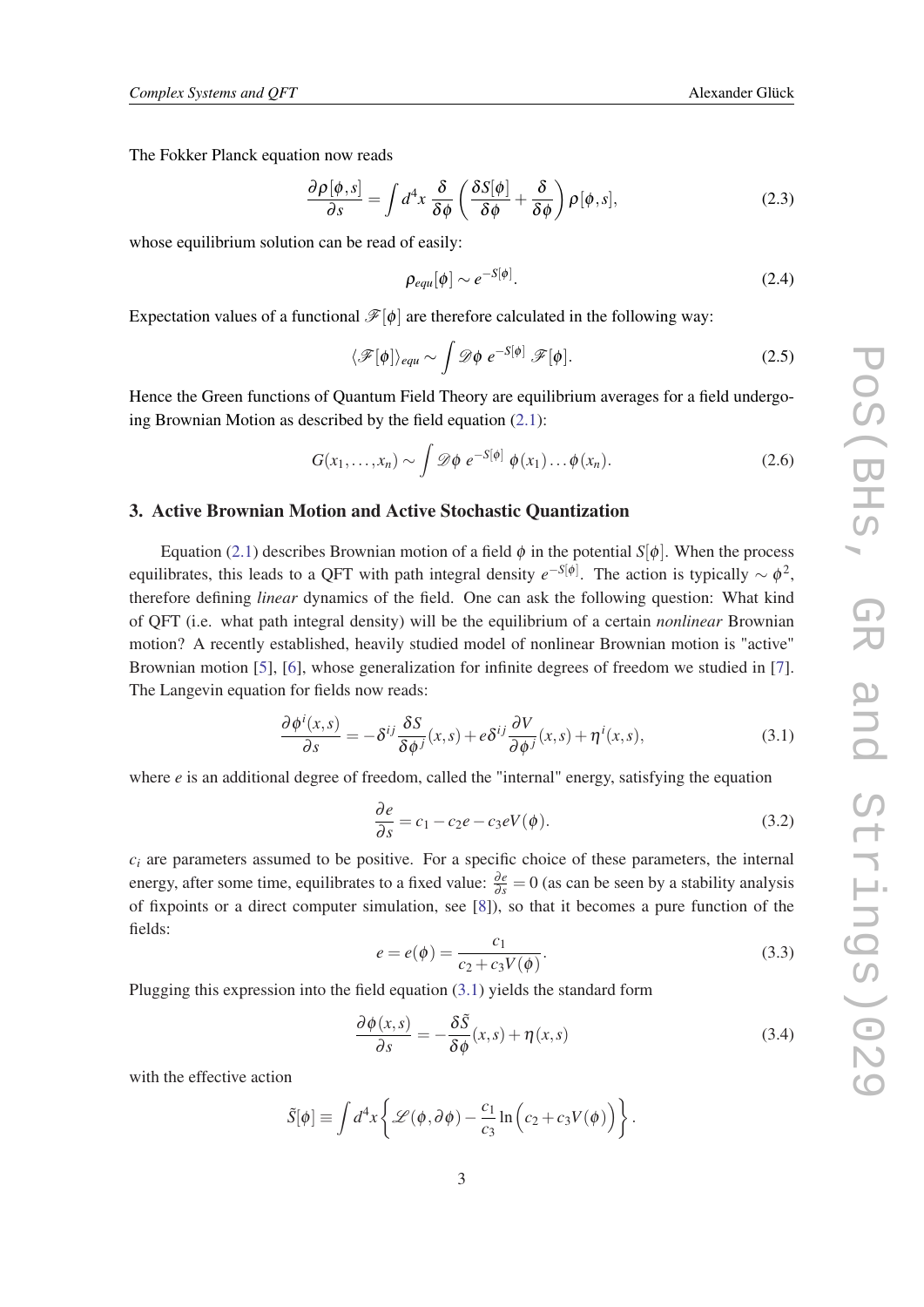The resulting Quantum Field Theory is given by the Green Functions

$$
G(x_1,\ldots,x_n)\sim \int \mathscr{D}\phi \; e^{-\tilde{S}[\phi]} \; \phi(x_1)\ldots\phi(x_n). \tag{3.5}
$$

Active Brownian motion of fields in the equilibrium limit thus results in a QFT with the effective Lagrangian being given by the sum of the usual kinetic term  $T(\partial \phi)$  and the effective potential  $\tilde{V}(\phi)$ :

$$
\tilde{\mathscr{L}}(\phi,\partial\phi) = \mathscr{L}(\phi,\partial\phi) - \frac{c_1}{c_3}\ln\left(c_2 + c_3V(\phi)\right) = T(\partial\phi) + \tilde{V}(\phi).
$$
 (3.6)

The effective potential  $\tilde{V}(\phi)$  reads

$$
\tilde{V}(\phi) = V(\phi) - \frac{c_1}{c_3} \ln \left( c_2 + c_3 V(\phi) \right). \tag{3.7}
$$

In the case of small  $\frac{c_3}{c_2}$  (physically meaning a small coupling of internal energy *e* to potential energy *V*) this leads to

$$
\tilde{V}(\phi) \simeq -aV(\phi) + bV(\phi)^2,\tag{3.8}
$$

where the constants *a* and *b* are functions of  $c_1$ ,  $c_2$  and  $c_3$ .

## 4. Application to Scalar QED: Higgs Mechanism

In principle, this scheme can be applied to all field theories given by an action  $S[\phi]$ . Equilibrium solutions are especially interesting for Scalar QED. Consider the Lagrangian

$$
\mathcal{L} = \frac{1}{4} F_{\mu\nu} F^{\mu\nu} + (D_{\mu}\phi)^{*} (D^{\mu}\phi) + V(|\phi|)
$$
\n(4.1)

with the potential

$$
V(|\phi|) = m^2 |\phi|^2.
$$
 (4.2)

Let the fields undergo active Brownian motion, governed by equation  $(3.1)$  $(3.1)$  - the equilibrium limit in the small coupling expansion will give a QFT with the effective potential

$$
\tilde{V}(|\phi|) = -aV(|\phi|) + bV(|\phi|)^2 = -am^2|\phi|^2 + bm^4|\phi|^4,
$$
\n(4.3)

which is just the symmetry breaking potential of the Higgs mechanism. Conventionally expanding around one of the minima  $|\phi|_{0_{\pm}} = \pm \frac{1}{m} \left( \frac{a}{2a} \right)$  $\left(\frac{a}{2b}\right)^{\frac{1}{2}}$  leads to the identification of the gauge field mass and the Higgs mass:

$$
m_A^2 = \frac{a}{b} \left(\frac{1}{m}\right)^2
$$
,  $m_H^2 = 2am^2$ . (4.4)

## 5. Summary and Outlook

We sketched a procedure of how to deduce the Higgs mechanism within the Stochastic Quantization scheme. One could see the Higgs potential arising in a state, when active Brownian motion of the fields equilibrates. Further studies [[8](#page-4-0)] involved the investigation also of *nonequilibrium* dynamics ( $\frac{\partial e}{\partial s} \neq 0$ ). So far, this was only done for *finite* degrees of freedom. Analogies of nonequilibrium behavior of active Brownian particles in QFT remain to be found.